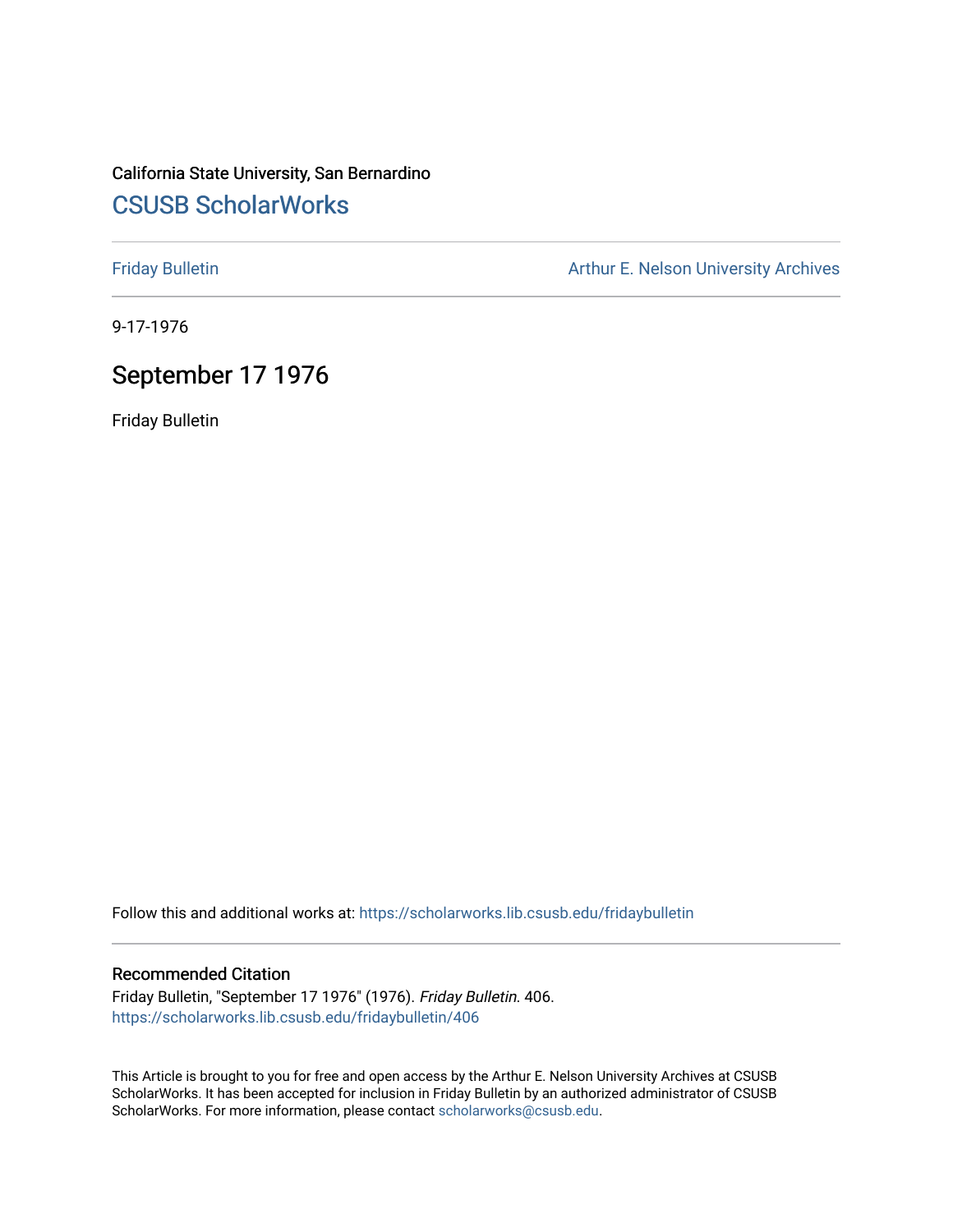**HE BULLETIN** 

**CALIFORNIA STATE COLLEGE . SAN BERNARDINO <b>1965** 

September 17, 1976

FALL QUARTER CLASSES The College begins its 12th year of classes this Fall. REGIN NEXT THURSDAY Faculty advised juniors, seniors and graduate students yesterday and will continue advisement today of freshmen and sophomores.

Registration will be held Monday and Tuesday, September 20 and 21, in the Gymnasium.

Classes begin Thursday, September 23.

The following offices can be reached at the Gym during registration at the extensions listed below. The Information Kiosk will also be open, Ext. 7214.

**7303 Unit Validation, Adms. £ Rec. 7650 School of Natural Sci.**  7310 Academic Planning & Registrar **7500 Bursar 7701 School of Administration 7620 School of Social Sciences 7770 School of Education £ Dept. of P.E.**   $\mathbf{x} = \mathbf{x}$ 

TEACHER CORPS PROJECT IS A \$152,902 renewal of the Teacher Corps grant has been AWARDED \$152,902 RENEWAL awarded to the College by the HEW, Office of Education. This will allow continuation of the two-year training program for teacher interns and teachers up to June 30, 1977.

According to G. Keith Dolan, Professor of Education and Director of the Teachers Corps project, the College will work with only one school this year, the Richardson Jr. High School, in the San Bernardino City School District. Last year Eisenhower High School was also included.

At the end of the year, results will be evaluated, measuring changes in attendance, truancy, the expanded educational program, student learning, pre and post scores in reading and math, and community involvement. The latter, states Dr. Dolan may prove to be one of the greatest benefits of the program. He adds\_ that the College is fortunate to have the services of Madelaine Garcia as Community Coordinator.

This year some CSCSB faculty will work with the junior high teachers, assisting with curriculum and counseling: Tennes Rosengren, Alvin Wolf, Erma Davis and Steven Wagner, in addition to others who will assist with the project throughout the year. The internationally-known consultant, Price Cobbs of San Francisco, will serve as advisor to the staff on human interaction. **\* \* \*** 



Voter's Registration closes Monday, October A. Postcards for mail registration are available at the Department of Motor Vehicles and at fire stations. Voters may register at Carol Goss' office, AD-168, or may pick up postcards there. Office hours are noon to 2 p.m., Tues., and 1-3 p.m. Thursday, or when the door is ajar.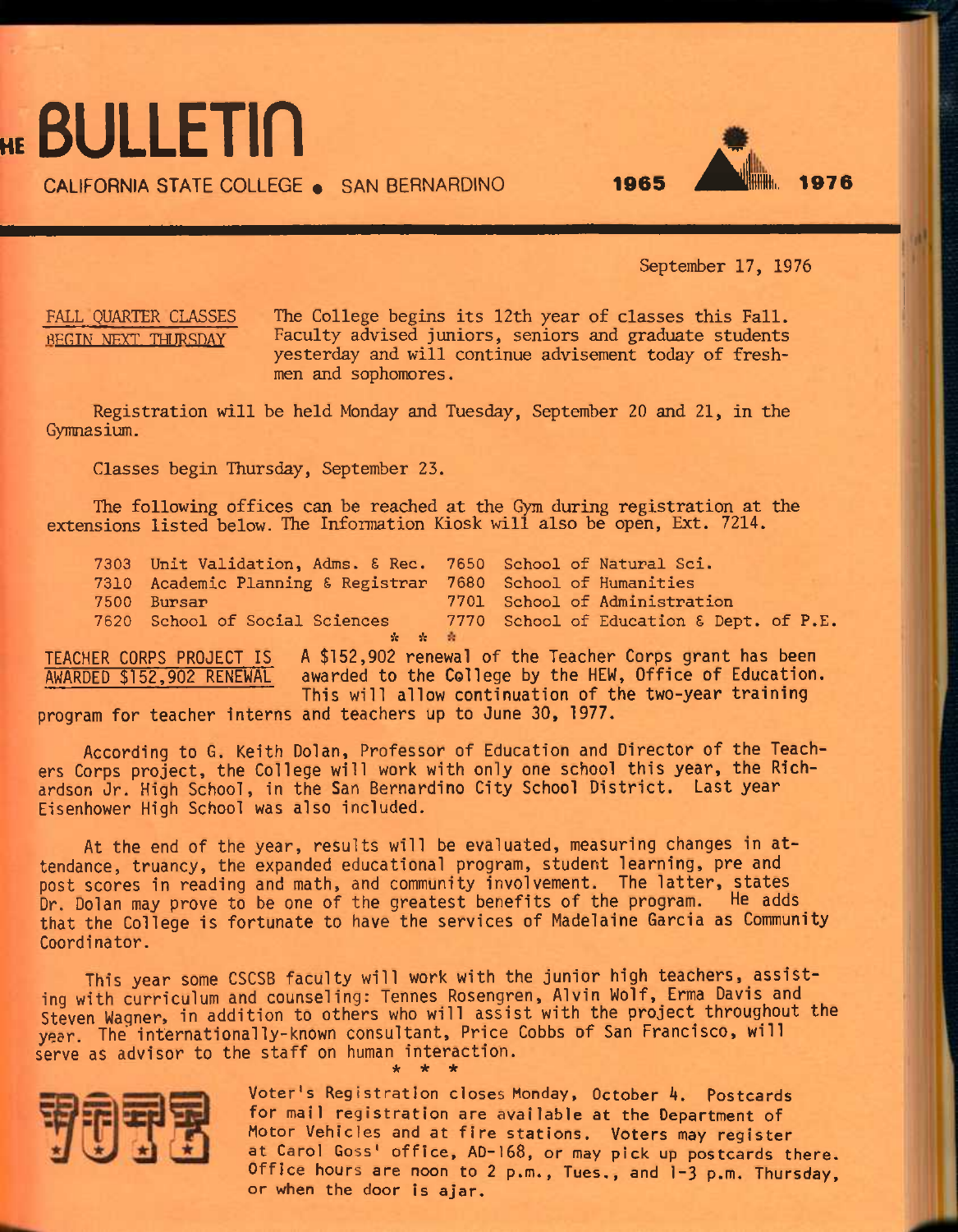

A Message from President Pfau...

The Jewish holidays of Rosh Hashana and Yom Kippur fall on Saturday. September 25, and Monday, October 4, this year. Both holidays commence with sundown on the previous day. In the past, the faculty and administration have taken appropriate steps to work with our Jewish students, faculty and staff so that they may properly observe these

important holidays. I would appreciate it if all concerned would again extend these same courtesies to the Jewish members of the College community.

John M. Phau

TWO NEW DEANS AND 38 NEW FULL-TIME FACULTY **JOIN COLLEGE THIS YEAR** 

A new Dean of the School of Education and 37 new fulltime faculty join the teaching staff this year, including two professors, four associate professors, 13 assistant professors and 19 full-time lecturers.

Nathan Kravetz who was appointed to head the School of Education last March, comes to Cal State from Herbert H. Lehman College in New York City where he was Chairman of the Dept. of Early Childhood and Elementary Education.

Catherine Gannon, Assoc. Prof. of English, will also serve as Assoc. Dean of Academic Planning.

Four of the full-time lecturers taught on campus last year, part-time.

| AKST, George          | Lect. Math           | 7388 BI-118   | KLEIN, Adria F. Lect.            |              | Ed.       | 7777 LC 539  |
|-----------------------|----------------------|---------------|----------------------------------|--------------|-----------|--------------|
| BARTELL, Sherrie R.   | Lect. Ed.            | 7779 LC-267B  | KRAVETZ Nathan Prof & Dean,      |              |           |              |
| BULL, Vivien A.       | Lect. French         | 7483 LC-264   | School of Ed.                    |              |           | 7571 LC-43A  |
|                       | Asst. Prof. Econ.    | 7279 SS-135   | LANGHAM, Jerome C.               | Lect.        | Admin.    | 7707 LC-522  |
| CHARKINS, Ralph J.    | Asst Prof. Admin.    | $7714$ T 3D   | LISS. Marsha B.                  | Asst. Prof.  | Psych.    | 7623 LC-501B |
| CLARKE, Kevin Michael |                      | 7715 T 2B     | LOHR, Cherie L. Lect.            |              | Ed.       | 7776 LC-274  |
| DE GROOT, John A.     | Lect. Admin.         |               | LOUTZENHISER, Janice Asst. Prof. |              | Admin.    | 7530 AD-159  |
| DOANE, Margaret S.    | Lect. English        | 7693 LC-537   |                                  |              | Art       | 7687 T-3A    |
| DOUGLAS, Kathleen E.  | Lect. Drama          | 7688 T-3B     | MROZINSKI, Jan                   | Lect.        |           | 7775 LC-269B |
| ENGS, William D.      | Asst Prof. Admin.    | 7708 T-1D     | PERSON, James D.                 | Lect.        | Ed.       | 7275 SS-131  |
| FROST, Marvin D.      | Asst Prof. Geog.     | $7287$ SS-156 | PIERCE, Thomas J.                | Asst. Prof.  | Econ.     |              |
| GANNON, Catherine C.  | Assoc. Prof. Eng. &  |               | PUTNAM, Donald F.                | Assoc. Prof. | Admin.    | 7538 AD-165  |
|                       | Assoc. Dean, Ac. PI. | 7521 AD-195   | RANISH, Donald R.                | Lect         | Pol. Sci. | 7624 LC-503B |
| GEAN, William D.      | Asst. Prof. Phil.    | 7689 LC-292   | REED, Jerome B.                  | Assoc. Prof. | Admin.    | 7700 T-2C    |
| GREITZER. Frank L.    | Lect Psych.          | 7622 LC-501A  | RODETIS, George A.               | Lect.        | Art       | 7492 LC-267C |
| HOGUE, Jack T.        | Asst. Prof. Admin.   | 7710 T-2D     | SHICHOR, David                   | Lect.        | Soc.      | 7240 AD-131  |
| JOHNSON, Dorothy      | Prof. Nursing        | 7346 BI-109   | SOLOMON, Arlette S.              | Lect.        | Art       | 7487 LC-268  |
| JONES, Phyliss F.     | Asst Prof. Nursing   | 7656 LC-263A  | STRAND, Paul J.                  | Asst. Prof.  | Pol. Sci. | 7289 SS-150  |
|                       | Asst Prof. Soc.      | 7250 AD-163   | STRONG, Timothy P.               | Lect.        | Music     | 7692 LC-521B |
| KASEN, Jill           | Lect Math            | 7657 LC-526A  | TILMAN, Lee R.                   | Asst. Prof.  | Admin. .  | 7540 T-3C    |
| KEENE, Frederick W.   |                      | 7709 T-2A     | WALKER, Jeffrey B.               | Lect.        | English   | 7691 LC-521A |
| KHAN, Rauf A.         | Assoc Prof Admin.    |               |                                  |              |           |              |

Attention, Parents CHILD CARE CENTER OPENS NEXT MONDAY

The Child Care Center for the use of students at CSCSB will re-open Monday, September 20, the first day of registration.

Rates are 70¢ an hour, with a special monthly rate for children enrolled full-time.

Children, ages two through 12 will be served by the Center, located at Kendall Elementary School. Interested parents should call Judy Calkins, Director, 887-2095.

### **CSCSB BULLETIN**

The California State College, San Bernardino<br>BULLETIN is published by the Office of College Relations, AD-151, Ext. 7217, Material for publication must be received by noon Tuesday before the Friday of publication.

. . . Barbara Nolte Editor<sub>1</sub>

Printed at Duplicating

SPECIAL NOTE: The Center is in need of new or used cleaning equipment (mops, buckets, etc.) garbage cans, books, records, paper and art supplies. Donations will be appreciated.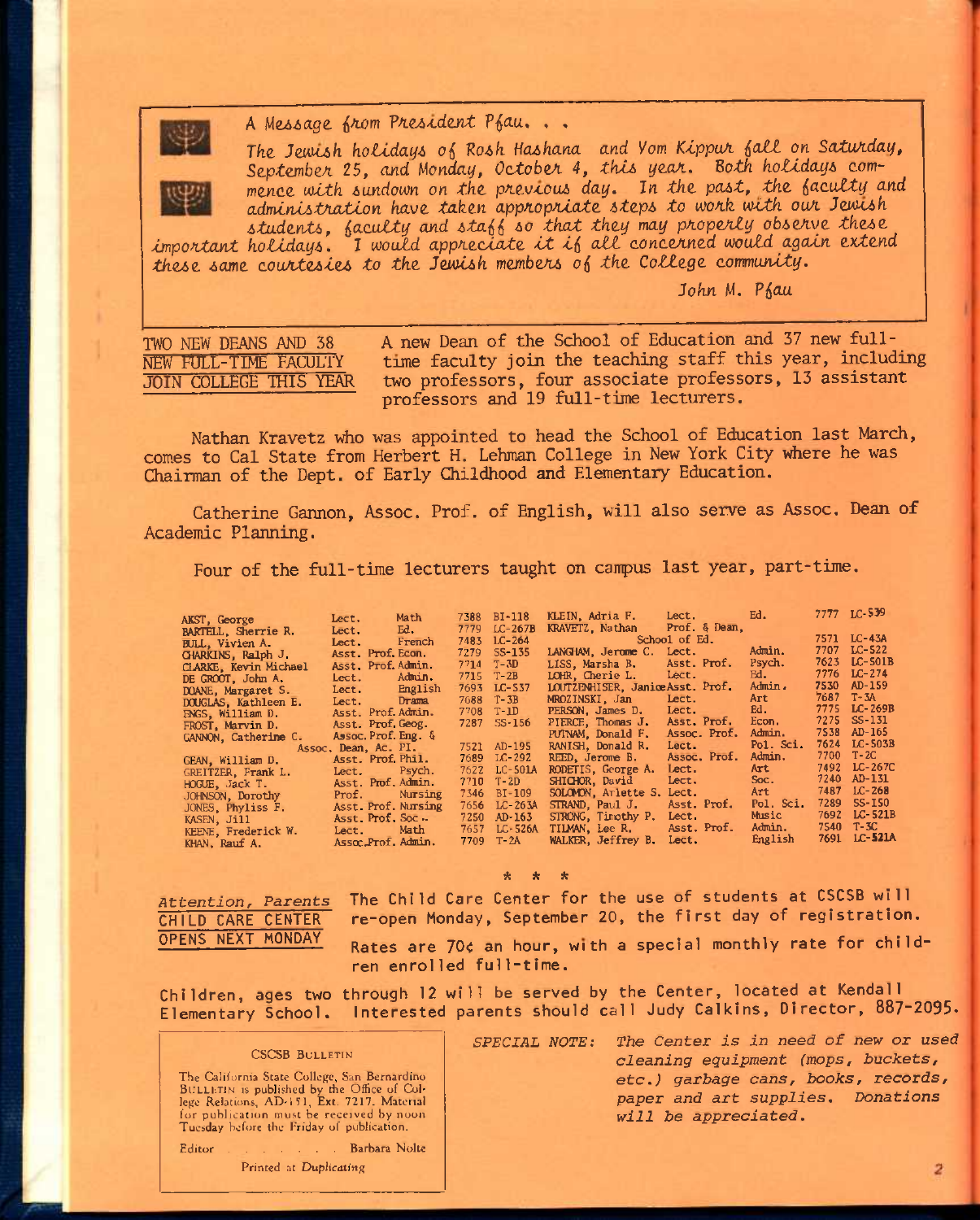**NEW WOMEN'S STUDIES The College, drawing on existing classes and adding some PROGRAM NOW OFFERED new ones, has designed an 11-course certificate program in the growing field of Women's Studies.** 

**The certificate consists of 30 quarter units of course work, half of which may be taken at the 800 level through Extension. Courses range from psychology, sociology, political science, biology, history, art, English, drama, to administration and foreign languages.** 

**Psychology of women, development of sex differences, women in administration, assertive behavior training and women in literature are some of the topics. Courses may be taken by regular students or by those registered through the Office of Continuing Education.** 

**One of the objectives of the certificate program is to bring to campus new students who may not wish to pursue a degree program but do wish to increase their knowledge, understanding and skills through a series of related courses, according to Gloria Cowan,Assoc. Prof., Psych., advisor for the program,** 

**"The program is a way for women to learn about themselves and an 'intellectual exercise,' but might also help in preparing for a career. Dr. Cowan said.**  *it it it* 

ART GALLERY OPENS The Art Gallery opens for its fifth season next Thursday with<br>WITH FACULTY SHOW wood prints, sculpture, blown glass, ceramics, paintings and WITH FACULTY SHOW wood prints, sculpture, blown glass, ceramics, paintings and The Art Gallery opens for its fifth season next inursday with<br>wood prints, sculpture, blown glass, ceramics, paintings and<br>weavings, all work of the CSCSB faculty.

The artists will be present at an opening reception Thursday evening at 8 o'clock, September 23, in the College Gallery. The College and the public are invited to attend. **<sup>I</sup>**

Work shown will include acrylic wall pieces created by Roger Lintault, Department Chairman; a series of color studies developed on a grid format by Don Woodford, Gallery Director; colored porcelain pieces by Jan Mrozinski, new ceramics teacher. Other CSCSB faculty exhibiting are Leo Doyle (wood);Joe Moran (prints); Bill Warehall (ceramics and glass); Lori De La Rosa-Griffith (weavings); and George Rodetis (print and painting).

The show will remain in the Gallery through October 8. Hours are 9 a.m. to noon and 1 to 3 p.m., Monday through Friday.

*AUDITIONS FOR "THREE MEN ON A HORSE," SET FOR SEPTEMBER 27 and 28* 

> **RDER SEASON** *TICKETS NOW*

**Auditions** *for the Fall play, "Three Men on a Horse," will be held in the Little Theatre, FA-116, September 27 and 28, 7 p.m. William Slout, Prof., Drama, will direct the 30's classic comedy, scheduled for November production. Cast calls for 4 women and 11 men. +* 

*Although brochures for the new drama season will not arrive from the printer until about October 8, season ticket order blanks are available fron the Drama Department Office and may* 

*be filled out and returned with remittance. The order will be taken care of as soon as tickets arrive from the printer.* 

**ALICE IN** 

NEXT FRIDAY'S MOVIE, Showing September 24,  $**Free**$  $**6** & 8:30 p.m., PS-10$ 

3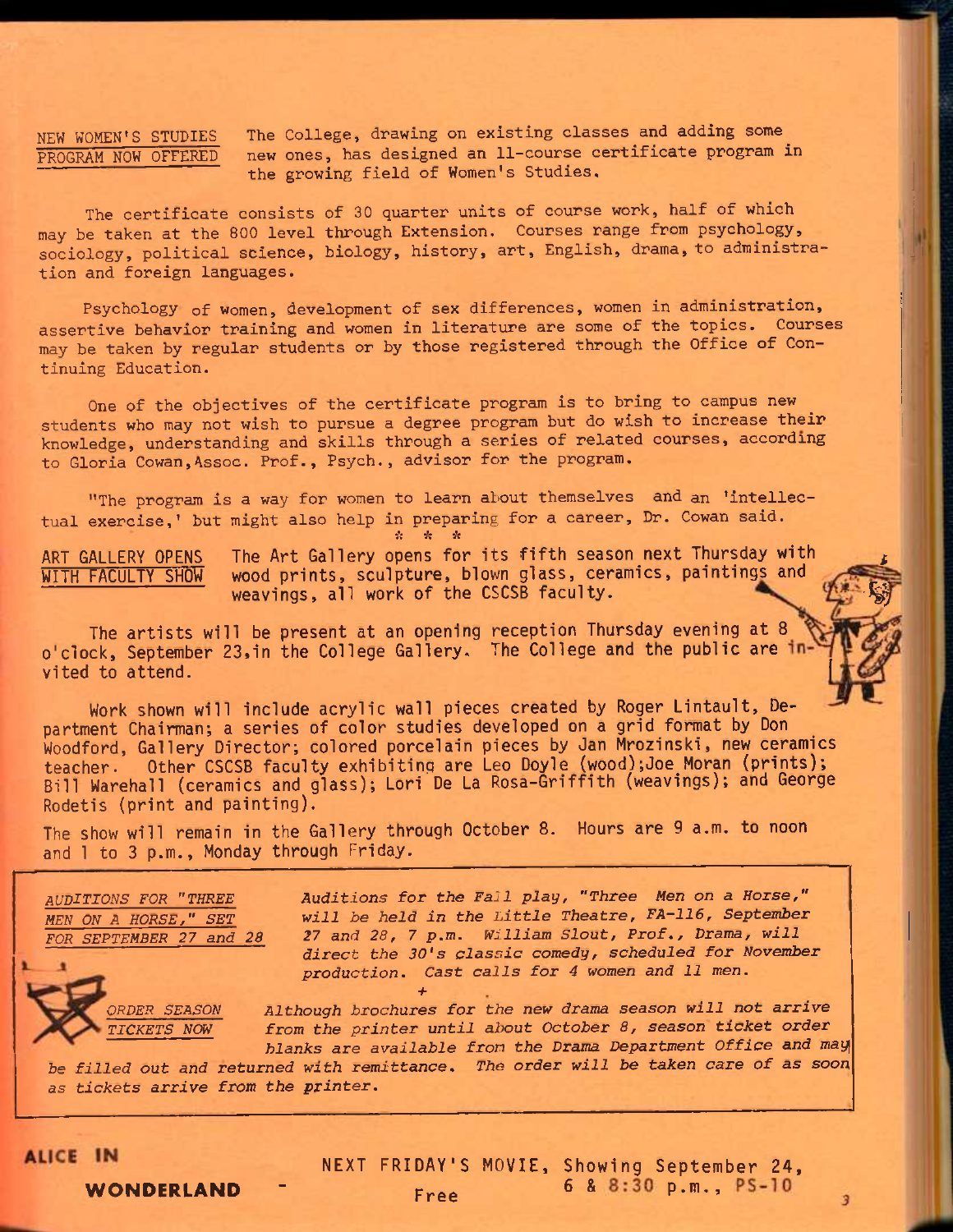### Professional Activities

Pat Blumenthal (Psychology) was elected Sec'y of the Board of Directors of the Mental Health

Assn. of San Bernardino and chairperson of the Early Childhood Education Advisory Committee of the Wrightwood School District.

**+**  Brij Khare (Political Sci.) delivered a paper entitled, "The Anguish and the Ambition: Economic Development and Political Reforms in India," at the 30th triennial International Congress of Orientalists held in Mexico City Aug. 2-8.

**+**  Chris Grenfell (P.E. & Rec.) is speaking today to the High-Twelve Club of San Bernardino on the "1976 Olympics in Montreal." **+** 

Judith Rymer (Education) was seleeted one of 75 educators, nationwide, to participate in the Kellogg Project to train evaluators of Competency-Based Programs in higher education and attended the first seminar in San Francisco, Aug. 27-29. The final step in the training program will be a one-day visit to the CSCSB campus by a member of the project staff.

Maria Senour, Judith Rymer and Jay Wissot (Education) participated in the orientation for approximately 175 special education personnel in Riverside County on Sept. 7. Their presentations and workshops concerned legislation and issues in multicultural education.

**+** 

**+**  Michael Simmons (Anthropology) was appointed to the Board of Directors of the Riverside Archeological Society. \* \* \*

## PUBLICATIONS

Robert Blackey (History) and Clifford Paynton (Sociology) are the co-authors of Revolution and the Revolutionary Ideal, published this past summer by Schenkman Publishing Company

(Cambridge, Mass.). The book is an analysis of the concept and nature of revolution; it treats both specific revolutions and revolutionary theories primarily from the 18th century to the present in Europe, North America, Asia, Latin America, and Africa. Paperback copies are in the bookstore; the cloth edition is in the library. This is their second book together.

**+** 

Several faculty and former faculty have books scheduled for release in the near future. Robert A. Lee (Aca. Affairs) is writing Alistair MacLean: The Key is Fear, which will be published by the Borgo Press in Oct. George Slusser (former English faculty member) has several books scheduled for publication: The Farthest Shores of Ursula K. Le Guin will be featured at an autograph party held by D-J Paperbacks on Oct. 16, 1-3 p.m. Dr. Slusser has four more books appearing in 1977. M.R. Burgess (Library) has a short novel scheduled for Oct. release: The Attempted Assassination of John F. Kennedy. \* \* \*

|      | <b>DIRECTORY CHANGES</b>                                                            | <b>CHANGE"</b>                                                 |      | Denis lichtman to BI-106, Ext. 7367; Robert Stein to BI-122A, Ext. 7351:<br>William Warehall to SS-132; Jorun Johns to Ext. 7445; Walter Oliver to 7476. |                                   |
|------|-------------------------------------------------------------------------------------|----------------------------------------------------------------|------|----------------------------------------------------------------------------------------------------------------------------------------------------------|-----------------------------------|
|      |                                                                                     | ADDITIONS: The following new employees are welcomed to campus: |      |                                                                                                                                                          |                                   |
| 7320 | BAZZAR, Adrienne<br>Cler. Asst., Lib. Tech.                                         | 6984 Center St.<br>Highland 92346                              | 7293 | CHAVEZ, Margaret (Richard)<br>Data Control, Inst. Research.                                                                                              | 800 Harvard Ct.<br>Redlands 92373 |
| 7234 | Services, LC-65<br>NIRMEYER, Ann (Don)<br>$\sim$ $\sim$ $\sim$ $\sim$ $\sim$ $\sim$ | 862-7446<br>3559 Manzanita<br><b>Change Change</b>             | 7558 | $LC-16$<br>MCAFEE, Lois (Ward)<br>____________                                                                                                           | 792–6375<br>P.0. Box 1722         |

Cler. Asst., Psych. San Bernardino 92404 Public Affairs Asst., \frightwood 92397  $P_{B-210} = \frac{128-210}{128-210}$  Vicki 2591  $\frac{128-248}{2943}$  N.  $\frac{128}{110}$  St.  $\frac{220}{17334}$   $\frac{1280}{17334}$   $\frac{1281}{12814}$   $\frac{1281}{12814}$   $\frac{1281}{12814}$   $\frac{1281}{12814}$   $\frac{1281}{12814}$   $\frac{1281}{12814}$   $\frac{$ Cler. Asst., Sch. of San Bernardino 92405 Cler. Asst., Library San Bernardino 92406